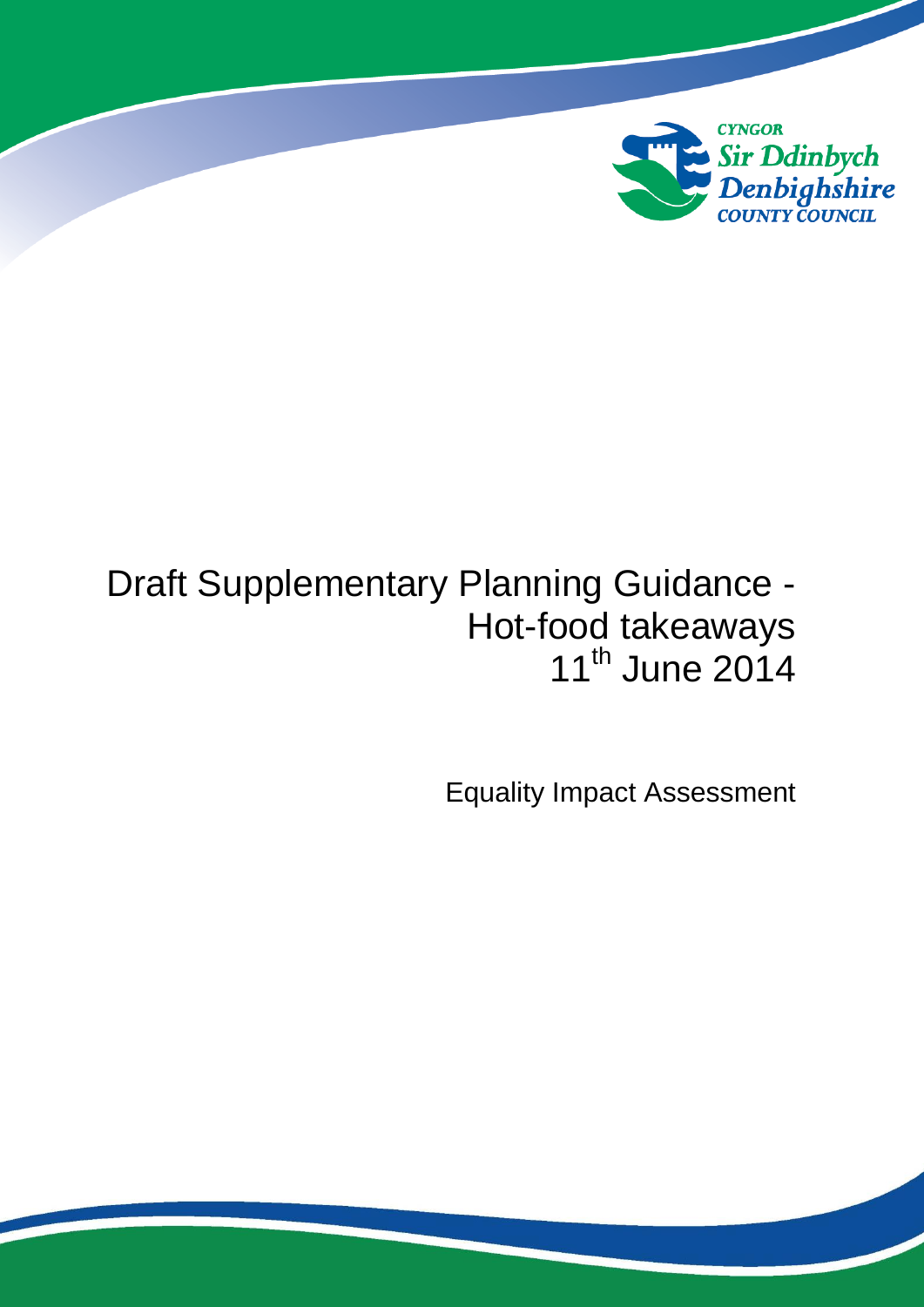## **Draft Supplementary Planning Guidance - Hot-food takeaways**

**Contact:** Angela Loftus, Planning & Public Protection **Service Updated:** 11/06/14

#### **1. What type of proposal / decision is being assessed?**

A new or revised policy

#### **2. What is the purpose of this proposal / decision, and what change (to staff or the community) will occur as a result of its implementation?**

The purpose of this report is to provide information, and seek comments, on a revised draft Supplementary Planning Guidance for hot-food takeaways. Approval will subsequently be sought from Planning Committee to carry out a public consultation, after which the adopted revised SPG will replace the existing SPG on hot-food takeaways.

#### **3. Does this proposal / decision require an equality impact assessment? If no, please explain why.**

*Please note: if the proposal will have an impact on people (staff or the community) then an equality impact assessment must be undertaken*

| No. | The report is an information report on proposed updated        |  |  |
|-----|----------------------------------------------------------------|--|--|
|     | planning guidance relating to the development of new hot-      |  |  |
|     | food takeaways. The content of the SPG does not set policy     |  |  |
|     | but merely provides additional explanation and information for |  |  |
|     | Members, Officers and developers in applying the LDP           |  |  |
|     | policies. The LDP underwent a full EqIA in 2010.               |  |  |

### **4. Please provide a summary of the steps taken, and the information used, to carry out this assessment, including any engagement undertaken**

*(Please refer to section 1 in the toolkit for guidance)*

The Denbighshire Local Development Plan (LDP) is the overarching policy document under which all SPG sit and this underwent an EqIA in 2010.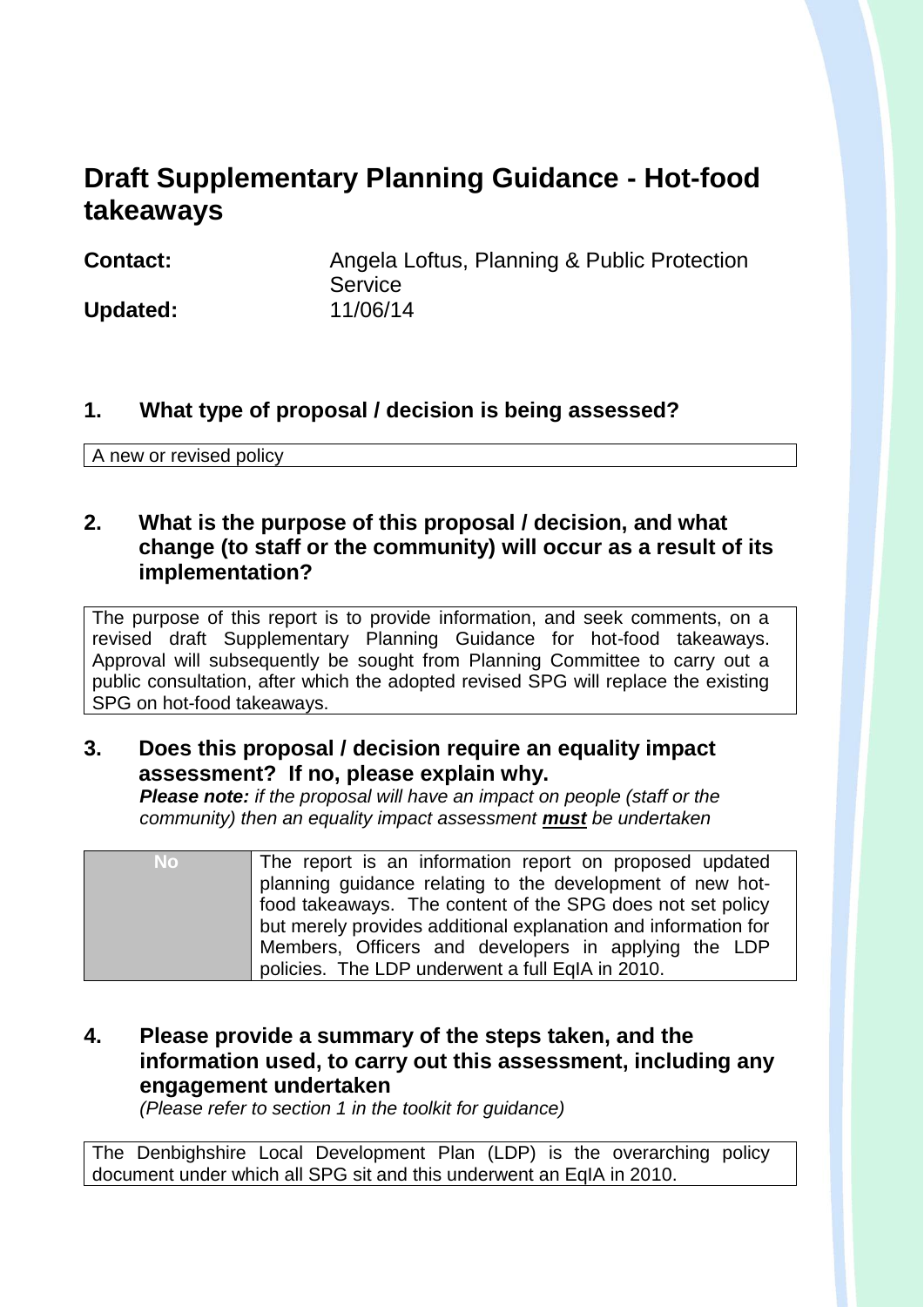**5. Will this proposal / decision have a positive impact on any of the protected characteristics (age; disability; genderreassignment; marriage and civil partnership; pregnancy and maternity; race; religion or belief; sex; and sexual orientation)?** *(Please refer to section 1 in the toolkit for a description of the protected characteristics)*

No

**6. Will this proposal / decision have a disproportionate negative impact on any of the protected characteristics (age; disability; gender-reassignment; marriage and civil partnership; pregnancy and maternity; race; religion or belief; sex; and sexual orientation)?**

No

**7. Has the proposal / decision been amended to eliminate or reduce any potential disproportionate negative impact? If no, please explain why.**

| Not required |
|--------------|
|              |

**8. Have you identified any further actions to address and / or monitor any potential negative impact(s)?**

| <b>No</b>        | Not required |       |          |
|------------------|--------------|-------|----------|
|                  |              |       |          |
| <b>Action(s)</b> |              | Owner | By when? |
|                  |              |       |          |
|                  |              |       |          |
|                  |              |       |          |
|                  |              |       |          |
|                  |              |       |          |
|                  |              |       |          |

**--------------------------------------------------------------------------------------------------**

#### **9. Declaration**

Every reasonable effort has been made to eliminate or reduce any potential disproportionate impact on people sharing protected characteristics. The actual impact of the proposal / decision will be reviewed at the appropriate stage.

| <b>Review Date:</b> | December |
|---------------------|----------|
|                     | 2014     |